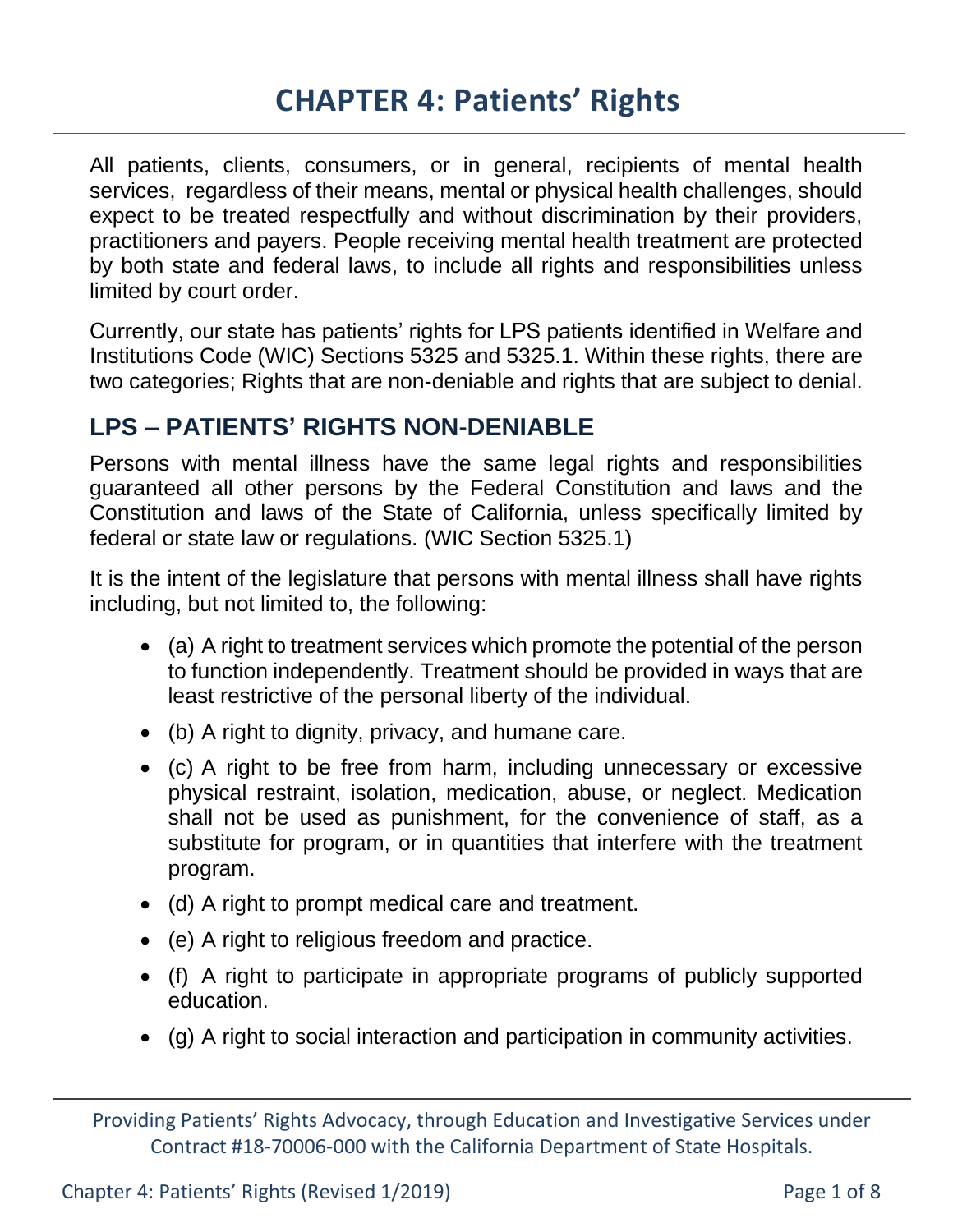- (h) A right to physical exercise and recreational opportunities.
- (i) A right to be free from hazardous procedures.
- The right to see and receive the services of an attorney and a Patients' Rights Advocate.

## **LPS – PATIENTS' RIGHTS SUBJECT TO DENIAL**

Psychiatric facilities must also uphold the following specific legal rights of individuals. These rights can only be denied when "good cause" exists (WIC Section 5325; Title 9 California Code of Regulations (CCR) Section 865.2):

- The right to wear one's own clothing (per WIC Section 7232, this right has been removed from persons receiving mental health treatment in a secured perimeter at a State Hospital).
- The right to keep and use one's own personal possessions, including toilet articles, in a place accessible to the individual.
- The right to keep and spend a reasonable sum of one's own money for canteen expenses and small purchases. (In a State Hospital, money may be held in an account and spent through a "bar code" system).
- The right to have access to individual storage space for one's own use.
- The right to see visitors each day.
- The right to have reasonable access to a telephone, to make and receive confidential calls, or to have calls made for you. (Calls will be made if one is unable to e.g. in restraints or experiencing medical difficulties).
- To mail and receive unopened correspondence.
- The right to have ready access to letter-writing materials, including stamps.

These rights can only be denied for "Good Cause" and a formal Denial of Rights must be filed in order to deny these rights to any individual. "Good Cause" exists only when the exercise of the right would cause:

- INJURY TO THE INDIVIDUAL
- A SERIOUS INFRINGEMENT ON THE RIGHTS OF OTHERS
- **SERIOUS DAMAGE TO THE FACILITY**

### **AND THERE IS NO LESS RESTRICTIVE WAY OF PROTECTING THE INTEREST SPECIFIED ABOVE.**

Providing Patients' Rights Advocacy, through Education and Investigative Services under Contract #18-70006-000 with the California Department of State Hospitals.

Chapter 4: Patients' Rights (Revised 1/2019) Page 2 of 8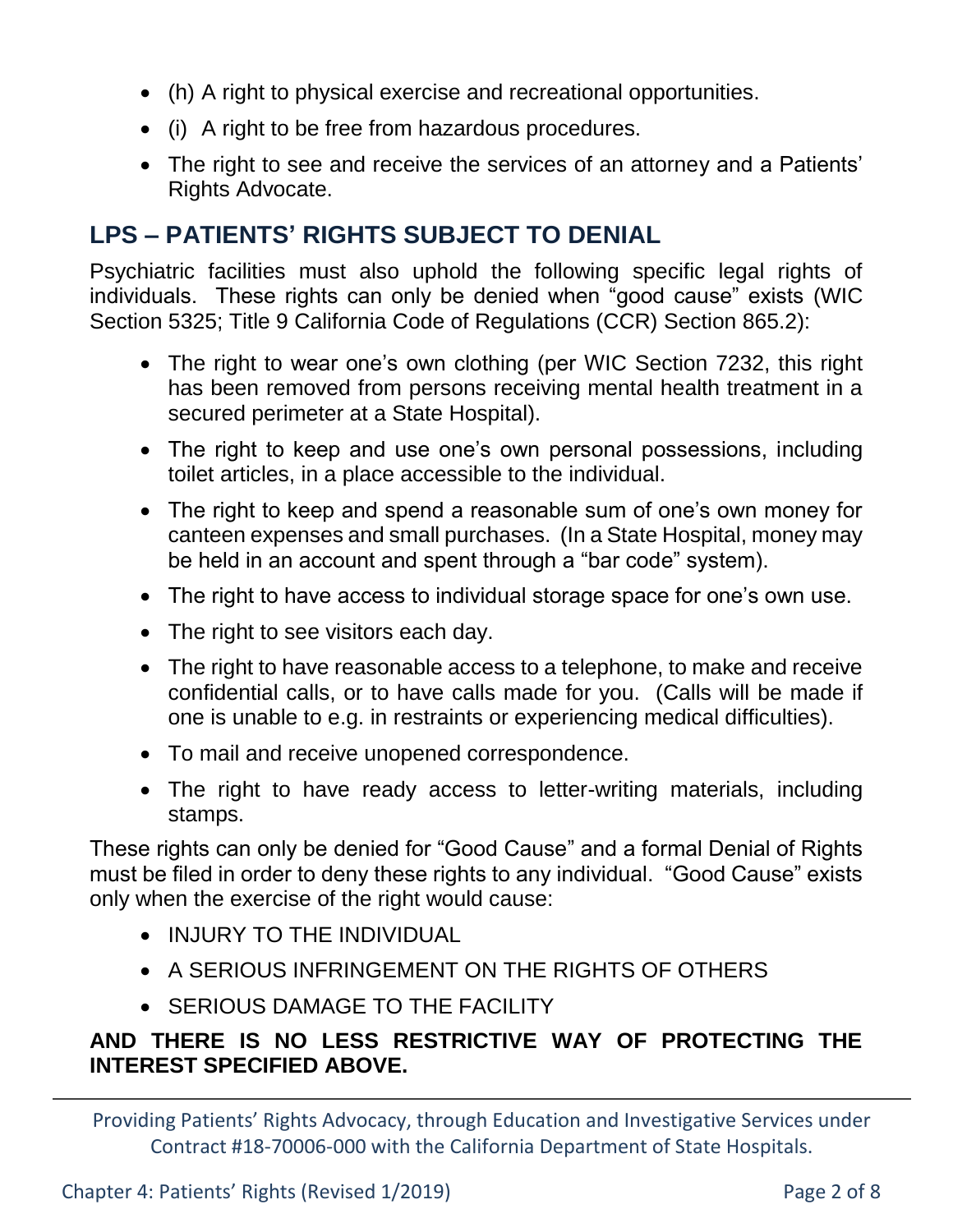# **DENIAL OF RIGHTS' PROCESS**

The reason used to justify the denial of a right to a patient/resident must be related to the specific right denied. A right shall not be withheld or denied as a punitive measure, nor shall a right be considered a privilege to be earned. Treatment modalities shall not include denial of any right. Waivers signed by the patient/resident or by the responsible relative/guardian/conservator shall not be used as a basis for denying rights in any treatment modality.

Each Denial of a Right (DOR) specified shall be noted in the individual's treatment record. Documentation shall take place immediately whenever a right is denied. The notation shall include:

- (1) Date and time the right was denied.
- (2) Specific right denied.
- (3) Good cause for denial of right.
- (4) Date of review if denial was extended beyond 30 days.
- (5) The facility director's signature authorizing the denial.

The individual shall be told of the content of the notation and the process for restoration at the time of the denial.

- Each denial of a right shall be documented regardless of the reason (Good Cause must be met) for the denial, or the frequency with which a specific right is denied in a particular facility, or a particular individual.
- An individual's right shall be restored when the good cause for its denial no longer exists.
- When a right has been denied, staff shall employ the least restrictive means of managing the behavior that led to the denial.
- The date that a specific right is restored shall be documented in the individual's treatment record.
- Information in the individuals' treatment record pertaining to a denial of rights shall be available on request to the individual or their attorney/conservator/guardian.

In addition, each individual retains these rights even when in either seclusion or some form of restraint.

Providing Patients' Rights Advocacy, through Education and Investigative Services under Contract #18-70006-000 with the California Department of State Hospitals.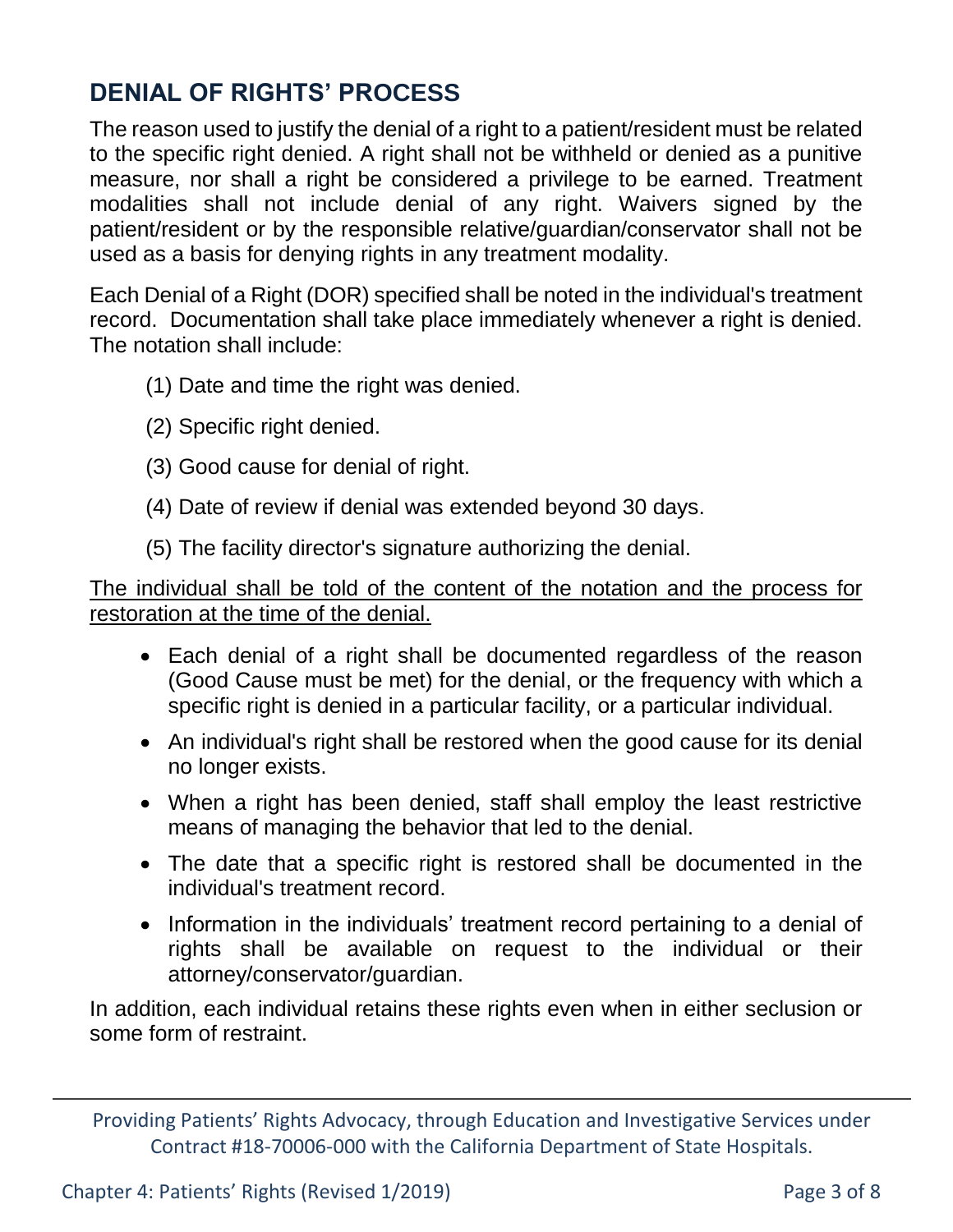## **ANALYSIS OF DENIAL OF RIGHTS**

- $\bullet$  Is there a right?
- Can that right be denied?
- Does the reason support "good cause"?
- Is it an absolute denial or a restriction?
- If restriction is it a "lesser restrictive measure"?
- Were there less restrictive alternatives tried or considered?
- Is the reason given for the denial related to the right denied?
- Was the denial punishment, substitute for programming, or for staff convenience?
- Does the plan for restoration articulate staffs role in assisting in the restoration of the DOR?
- Was the right restored when good cause no longer existed?

Providing Patients' Rights Advocacy, through Education and Investigative Services under Contract #18-70006-000 with the California Department of State Hospitals.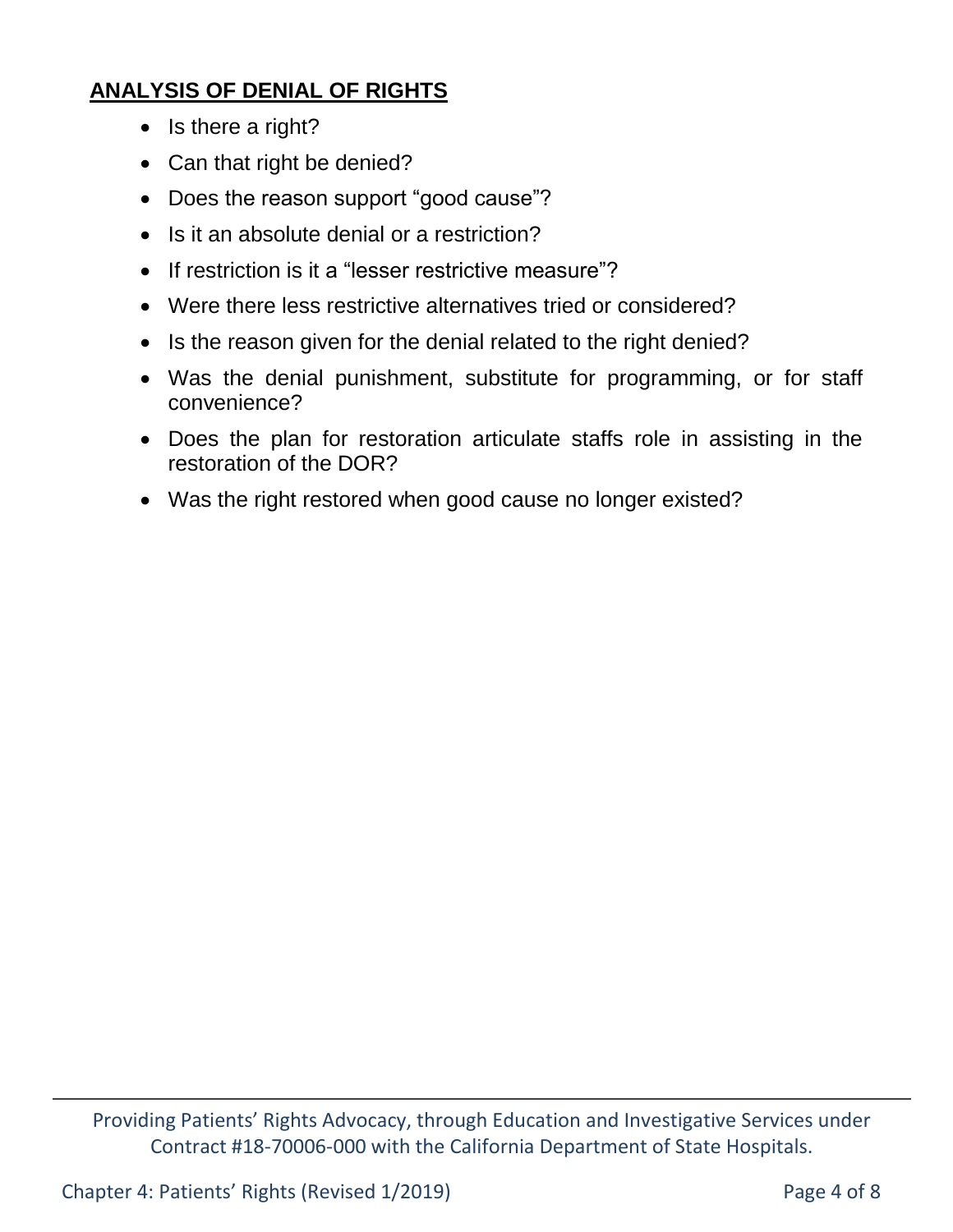#### **\*\*\*SAMPLE\*\*\* DENIAL OF RIGHTS \*\*\*SAMPLE\*\*\* ONLY THOSE RIGHTS SUBJECT TO DENIAL FOR GOOD CAUSE WIC CODE SECTION 5325; CCR TITLE 9 SECTION 865.2**

See instructions on reverse side

| <b>Patient Name</b> |             | <b>Date of Denial</b>       | <b>Time of Denial</b>        |
|---------------------|-------------|-----------------------------|------------------------------|
| <b>Program</b>      | <u>Unit</u> | <b>Original Denial Date</b> | <b>30-Day Extension Date</b> |

Right(s) Denied: 1 2 3 4 5 6 7 8

*Circle each right that is denied. See reverse side for definition of each numbered right.*

"Good Cause" must be established and a formal Denial of Rights must be filed in order to deny a patient one or more right. "Good Cause" exists only when the **Director of the facility** determines that:

*Circle the number of one or more applicable criteria.*

- 1. The exercise of the specific right would be injurious to the patient; **or**
- 2. There is evidence that the specific right, if exercised, would seriously infringe on the rights of others; **or**
- 3. The facility would suffer serious damage if the specific right is not denied; **or**
- 4. The exercise of the right would compromise the safety and security of the facility and/or the safety of others; **AND**
- 5. **There are no less restrictive means of protecting the patient's right.**

**Describe less restrictive alternatives utilized prior to the Denial and the relationship to the right denied: Attachment is advised**

#### **Plan for restoring the denied right(s): Attachment is advised**

| Patient informed of denial and restoration plan:<br>Yes [   No [   ] If no, please provide explanation |      | Patient Signature (this does not mean<br><b>Date</b><br>agreement) |                            |             |
|--------------------------------------------------------------------------------------------------------|------|--------------------------------------------------------------------|----------------------------|-------------|
|                                                                                                        |      |                                                                    | Staff Name (Print Legibly) | <b>Date</b> |
| Staff Signature (Review)                                                                               | Date |                                                                    | ADDRESSOGRAPH              |             |
| Patients' Rights Advocate (Review)                                                                     | Date |                                                                    |                            |             |
| Facility Director - Authorizing Signature                                                              | Date |                                                                    |                            |             |
| <b>Original,</b> after all signatures, to patient file; (1) copy                                       |      |                                                                    |                            |             |

patients' pending file; (1) copy to the individual; (1) copy to be retained by the Advocate

**General Provisions:** The reason for denial of a right must be related to the specific right denied. When a right has been

Providing Patients' Rights Advocacy, through Education and Investigative Services under Contract #18-70006-000 with the California Department of State Hospitals.

Chapter 4: Patients' Rights (Revised 1/2019) Page 5 of 8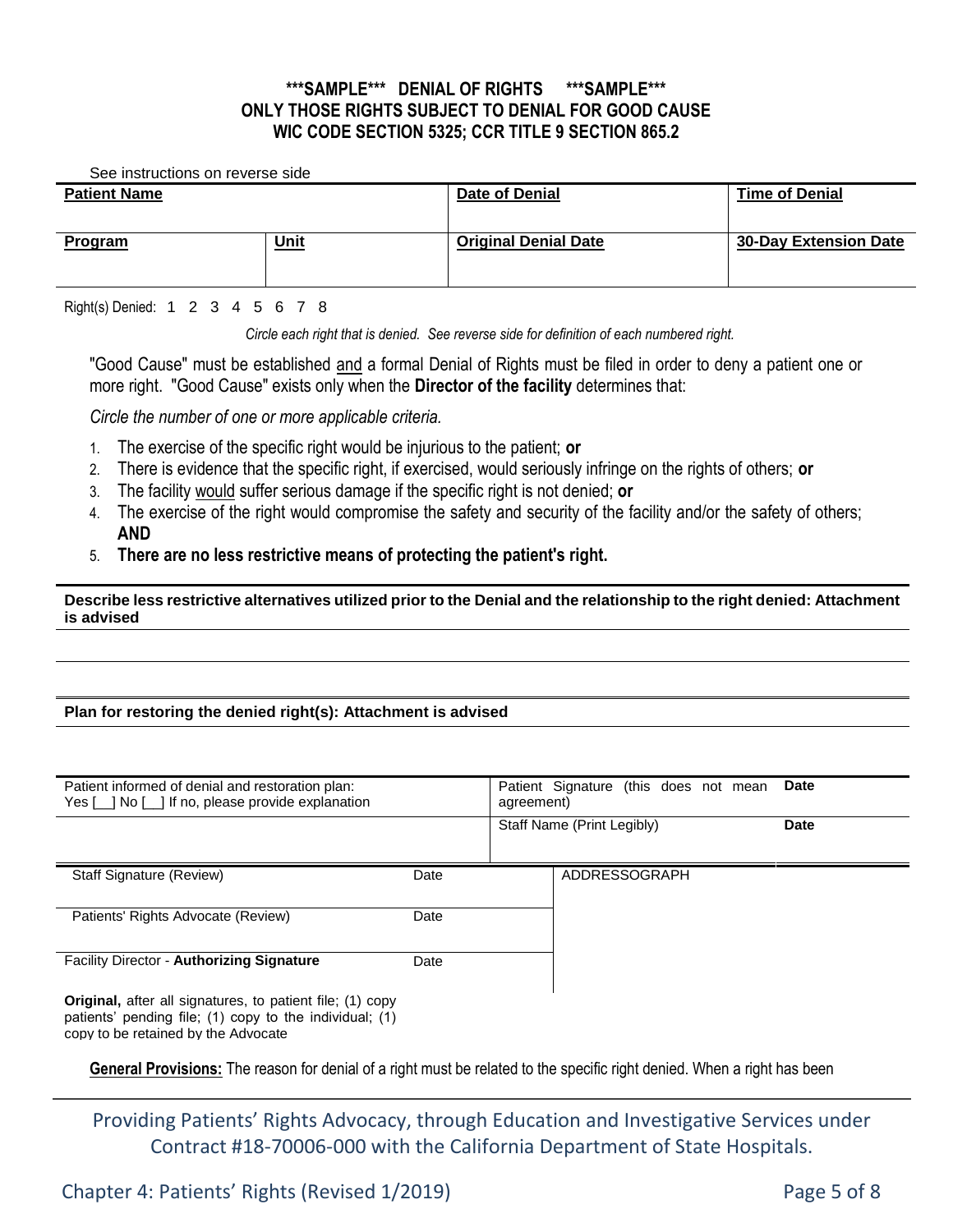denied, staff shall employ the least restrictive means of managing the behavior that led to the denial. A right shall not be withheld or denied as a punitive measure, nor shall a right be considered a privilege to be earned. Treatment plans shall not include denial of any right.

Psychiatric facilities must also uphold the following specific legal rights of individuals. These rights can only be denied when "good cause" exists (WIC Section 5325: Title 9 CCR Section 865.2):

- **1. The right to wear one's own clothing (per WIC Section 7232, this right has been removed from persons receiving mental health treatment in a secured perimeter).**
- **2. The right to keep and use one's own personal possessions, including toilet articles, in a place accessible to the individual.**
- **3. The right to keep and spend a reasonable sum of one's own money for canteen expenses and small purchases. (Money may be held in an account and spent through a "bar code" system in the canteen on grounds. Outside purchases will be submitted on a "withdrawal of client funds" form).**
- **4. The right to have access to individual storage space for one's own use.**
- **5. The right to see visitors each day.**
- **6. The right to have reasonable access to a telephone, to make and receive confidential calls, or to have calls made for you. (Calls will be made if one is unable to e.g. in restraints or experiencing medical difficulties).**
- **7. To mail and receive unopened correspondence.**
- **8. The right to have ready access to letter-writing materials, including stamps.**

**Rights while in Seclusion or Restraint:** Patients retain the rights above even when in either seclusion or some form of restraint. However, if the patient is in seclusion and/or restraint, a specific request must be made by the patient to exercise one or more of their rights. If staff finds that there is "Good Cause" to deny the request to exercise one or more rights, then a denial of rights must be filed in accordance with these procedures.

**Patient Informing:** The patient shall also be told of the content of the notation (reason for the denial) and the process for restoration at the time of the denial. The date that a specific right is restored shall be documented in the patient's treatment record.

**Restoration of Rights:** A patient's right under this Section shall be restored when the good cause for its denial no longer exists. A denial of a right shall not exceed thirty days without additional staff review.

#### **Distribution of Forms:**

- Copy to patient file (pending)
- Copy to the patient after informing & patient signature.
- Route original and remaining copies to Staff for review and signature.
- Route original to Advocate for review and signature.
- Route to Facility Director for final review/signature.
- Original to patient file, pull pending copy and forward to Program for Denial of Rights data tracking.

Providing Patients' Rights Advocacy, through Education and Investigative Services under Contract #18-70006-000 with the California Department of State Hospitals.

Chapter 4: Patients' Rights (Revised 1/2019) Chapter 4: Page 6 of 8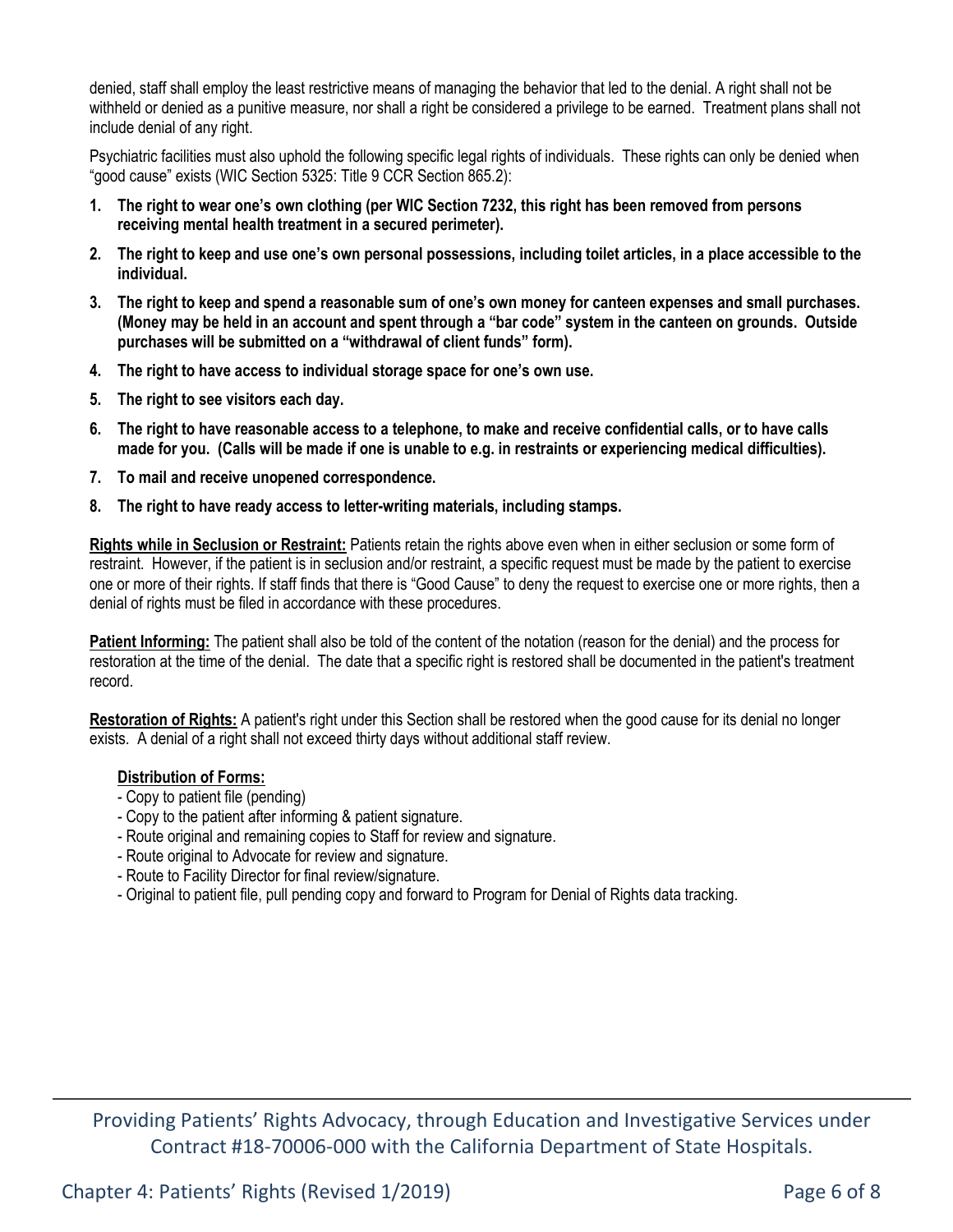# **ALL INDIVIDUALS HAVE THE FOLLOWING RIGHTS:**

### **Physical Health Care:**

**Probate Code Section 4650** - "The Legislature finds the following:

(a) In recognition of the dignity and privacy a person has a right to expect, the law recognizes that an adult has the fundamental right to control the decisions relating to his or her own health care, including the decision to have life-sustaining treatment withheld or withdrawn.

**Probate Code Section 4657** - "An individual is presumed to have the capacity to make a health care decision, to give or revoke an advance health care directive, and to designate or disqualify a surrogate. This presumption is a presumption affecting the "burden of proof."

#### **Probate Code Sections 3200 - 3212:**

3201. (a) A petition may be filed to determine that a patient has the capacity to make a health care decision concerning an existing or continuing condition.

(b) A petition may be filed to determine that a patient lacks the capacity to make a health care decision concerning specified treatment for an existing or continuing condition, and further for an order authorizing a designated person to make a health care decision on behalf of the patient. (c) One proceeding may be brought under this part under both subdivisions (a) and (b).

#### **Notification of Rights - Title 9 CCR Section 862:**

Individuals must be notified of their rights. A notation of this will be placed into the patient's record within 24 hours of admission.

#### **Title 22 CCR Section 73523:**

Individuals are to be fully informed at the time of admissions and during their stay, of these rights (Patients' Rights) and of all rules and regulations governing individual conduct.

#### **Emergency - WIC Section 5008 (m):**

"Emergency" means a situation in which action to impose treatment over the person's objection is immediately necessary for the preservation of life or the prevention of serious bodily harm to the individual or others, and it is impracticable

Providing Patients' Rights Advocacy, through Education and Investigative Services under Contract #18-70006-000 with the California Department of State Hospitals.